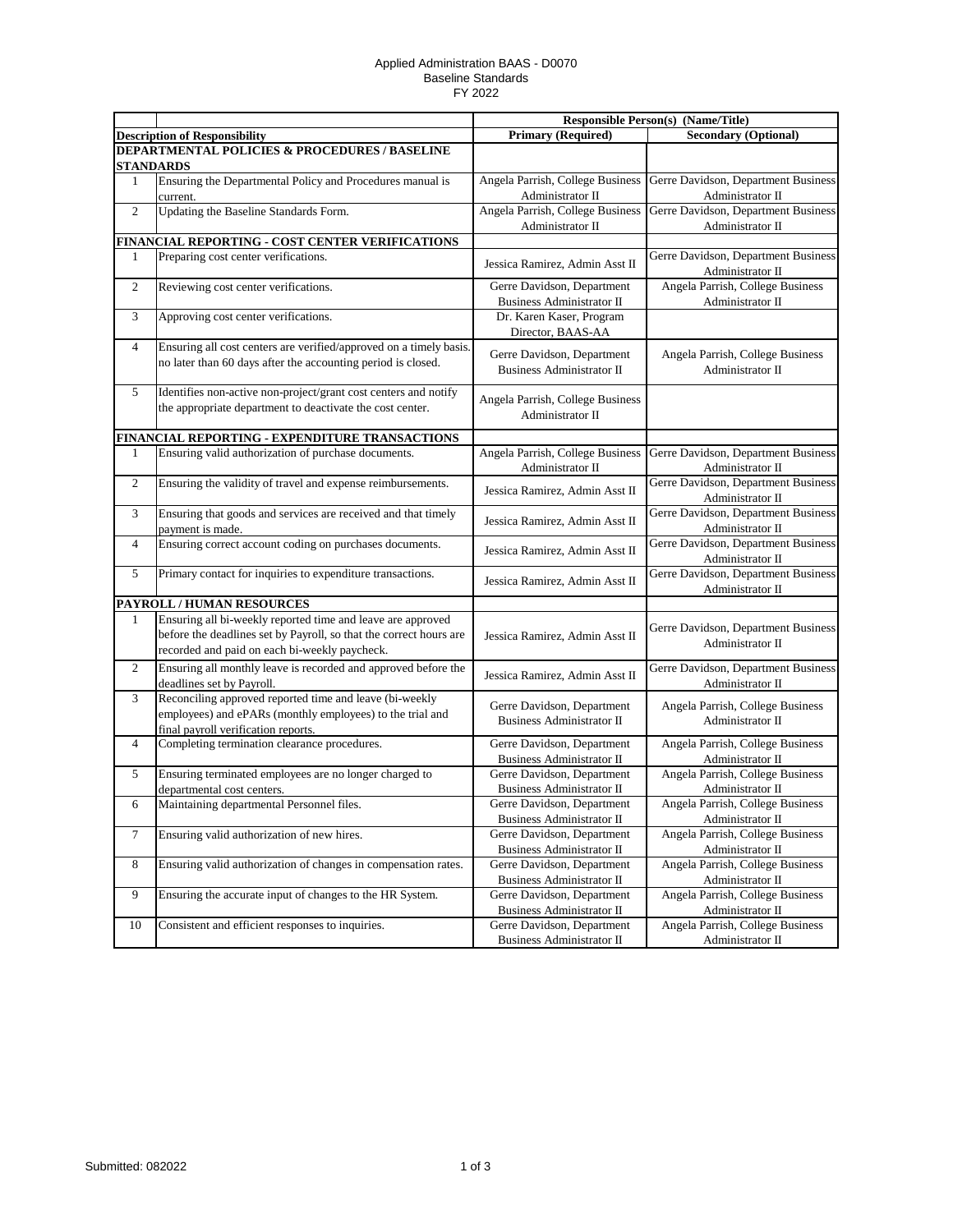## Applied Administration BAAS - D0070 Baseline Standards FY 2022

|                |                                                                                                                             | <b>Responsible Person(s) (Name/Title)</b>                      |                                                         |
|----------------|-----------------------------------------------------------------------------------------------------------------------------|----------------------------------------------------------------|---------------------------------------------------------|
|                | <b>Description of Responsibility</b>                                                                                        | <b>Primary (Required)</b>                                      | <b>Secondary (Optional)</b>                             |
|                | <b>CASH HANDLING</b>                                                                                                        |                                                                |                                                         |
| 1              | Collecting cash, checks, etc.                                                                                               | Jessica Ramirez, Admin Asst II                                 | Gerre Davidson, Department Business<br>Administrator II |
| $\sqrt{2}$     | Prepares Departmental Deposit Form.                                                                                         | Jessica Ramirez, Admin Asst II                                 | Gerre Davidson, Department Business<br>Administrator II |
| 3              | Approves Departmental Deposit Form.                                                                                         | Jessica Ramirez, Admin Asst II                                 | Gerre Davidson, Department Business<br>Administrator II |
| $\overline{4}$ | Transports deposit to the Cashiers Office.                                                                                  | Jessica Ramirez, Admin Asst II                                 | Gerre Davidson, Department Business<br>Administrator II |
| $\sqrt{5}$     | Preparing Journal Entries.                                                                                                  | Gerre Davidson, Department<br><b>Business Administrator II</b> | Gerre Davidson, Department Business<br>Administrator II |
| 6              | Verifying deposits posted correctly in the Finance System.                                                                  | Gerre Davidson, Department<br>Business Administrator II        | Gerre Davidson, Department Business<br>Administrator II |
| $\tau$         | Adequacy of physical safeguards of cash receipts and<br>equivalent.                                                         | Jessica Ramirez, Admin Asst II                                 | Gerre Davidson, Department Business<br>Administrator II |
| 8              | Ensuring deposits are made timely.                                                                                          | Jessica Ramirez, Admin Asst II                                 | Gerre Davidson, Department Business<br>Administrator II |
| 9              | Ensuring all employees who handle cash have completed Cash                                                                  | Angela Parrish, College Business                               | Gerre Davidson, Department Business                     |
|                | Security Procedures or Cash Deposit and Security Procedures<br>training.                                                    | Administrator II                                               | Administrator II                                        |
| 10             | Updating Cash Handling Procedures as needed.                                                                                | Angela Parrish, College Business<br>Administrator II           | Angela Parrish, College Business<br>Administrator II    |
| 11             | Consistent and efficient responses to inquiries.                                                                            | Gerre Davidson, Department                                     | Angela Parrish, College Business                        |
|                |                                                                                                                             | <b>Business Administrator II</b>                               | Administrator II                                        |
| PETTY CASH     |                                                                                                                             |                                                                |                                                         |
| 1              | Preparing petty cash disbursements.                                                                                         | N/A                                                            |                                                         |
| $\overline{2}$ | Ensuring petty cash disbursements are not for more than \$100.                                                              | N/A                                                            |                                                         |
| 3              | Ensuring petty cash disbursements are made for only authorized<br>purposes.                                                 | N/A                                                            |                                                         |
| $\overline{4}$ | Approving petty cash disbursements.                                                                                         | N/A                                                            |                                                         |
| 5              | Replenishing the petty cash fund timely.                                                                                    | N/A                                                            |                                                         |
| 6              | Ensuring the petty cash fund is balanced after each<br>disbursement.                                                        | N/A                                                            |                                                         |
|                | <b>CONTRACT ADMINISTRATION</b>                                                                                              |                                                                |                                                         |
| 1              | Ensuring departmental personnel comply with contract<br>administration policies/procedures.                                 | Gerre Davidson, Department<br><b>Business Administrator II</b> | Angela Parrish, College Business<br>Administrator II    |
|                | PROPERTY MANAGEMENT                                                                                                         |                                                                |                                                         |
| $\mathbf{1}$   | Performing the annual inventory.                                                                                            | Jessica Ramirez, Admin Asst II                                 |                                                         |
| $\overline{2}$ | Ensuring the annual inventory was completed correctly.                                                                      | Jessica Ramirez, Admin Asst II                                 | Angela Parrish, College Business<br>Administrator II    |
| 3              | Tagging equipment.                                                                                                          | IT                                                             |                                                         |
| $\overline{4}$ | Approving requests for removal of equipment from campus.                                                                    | Jessica Ramirez, Admin Asst II                                 | Angela Parrish, College Business<br>Administrator II    |
|                | <b>DISCLOSURE FORMS</b>                                                                                                     |                                                                |                                                         |
| 1              | Ensuring all employees with purchasing influence complete the<br>annual Related Party disclosure statement online.          | Angela Parrish, College Business<br>Administrator II           |                                                         |
| $\overline{2}$ | Ensuring all full time, benefits eligible, exempt faculty and staff<br>complete the Consulting disclosure statement online. | Angela Parrish, College Business<br>Administrator II           |                                                         |
| 3              | Ensuring that all Principal and Co-Principal Investigators                                                                  |                                                                |                                                         |
|                | complete the annual Conflict of Interest disclosure statement for<br>the Office of Research and Sponsored Programs          | Angela Parrish, College Business<br>Administrator II           |                                                         |
|                | RESEARCH ADMINISTRATION                                                                                                     |                                                                |                                                         |
| 1              | Verifies that all grant cost centers contain positive budgetary                                                             |                                                                |                                                         |
|                | balances.                                                                                                                   | Angela Parrish, College Business<br>Administrator II           | Gerre Davidson, Department Business<br>Administrator II |
| $\overline{2}$ | Ensuring that research expenditures are covered by funds from<br>sponsors.                                                  | Angela Parrish, College Business<br>Administrator II           | Gerre Davidson, Department Business<br>Administrator II |